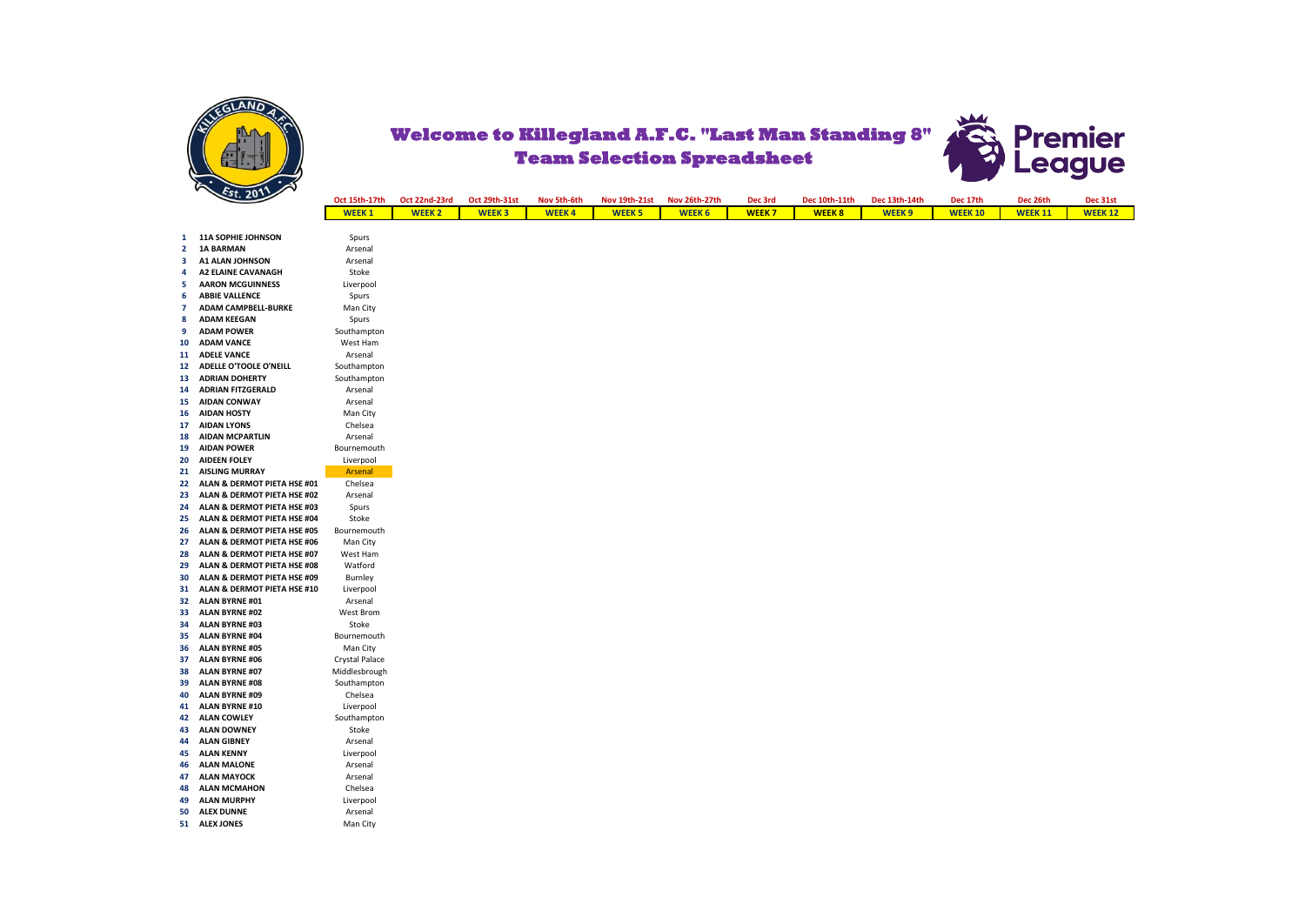

**56 ANDY CAROLAN** 

**62 ANTHONY MARTIN** 

## Premier **Welcome to Killegland A.F.C. "Last Man Standing 8" Team Selection Spreadsheet eague**



| ິ   |                              | LVEILU     |
|-----|------------------------------|------------|
| 64  | <b>ANTHONY MCGOVERN</b>      | Man Ci     |
| 65  | <b>ANTHONY MOLONEY</b>       | Arsena     |
| 66  | <b>ASHLIN DUNNE</b>          | Stoke      |
| 67  | <b>ASHUTOSH CHADHA</b>       | Man Ci     |
| 68  | <b>AUSTIN BRADY</b>          | Arsena     |
| 69  | <b>AVA &amp; LARA TUCKER</b> | Stoke      |
| 70  | <b>BARRY ELWOOD</b>          | Southam    |
| 71  | <b>BARRY JONES</b>           | Arsena     |
| 72  | <b>BETHAN CAMPBELL-BURKE</b> | Man Ci     |
| 73  | <b>BREDA BYRNE</b>           | Stoke      |
| 74  | <b>BREN MURRAY</b>           | Liverpo    |
| 75  | <b>BRENDAN MULVANEY</b>      | Arsena     |
| 76  | <b>BRENDAN STANLEY</b>       | Crystal Pa |
| 77  | <b>BRIAN ALMACK</b>          | Arsena     |
| 78  | <b>BRIAN BARRETT</b>         | Arsena     |
| 79  | <b>BRIAN BURKE</b>           | Spurs      |
| 80  | <b>BRIAN CREED SNR</b>       | Southam    |
| 81  | <b>BRIAN FITZSIMONS</b>      | Southam    |
| 82  | <b>BRIAN KILLEEN</b>         | Chelse     |
| 83  | <b>BRIAN MCNANEY</b>         | Bournem    |
| 84  | <b>BRIAN O'CONNOR</b>        | Arsena     |
| 85  | <b>BRIAN ROWE</b>            | Arsena     |
| 86  | <b>BRIDIE FITZPATRICK</b>    | Chelse     |
| 87  | <b>BRODY WILDMAN</b>         | Man Ut     |
| 88  | <b>CALUM RUSSELL</b>         | Southamp   |
| 89  | <b>CAROL MALONE</b>          | Crystal Pa |
| 90  | <b>CARTER CAMPBELL</b>       | Spurs      |
| 91  | <b>CATHAL DOHERTY</b>        | Southam    |
| 92  | <b>CATHERINE CAMPBELL</b>    | Everto     |
| 93  | <b>CATHERINE DONNELLY</b>    | Chelse     |
| 94  | <b>CATHRIONA GANNON</b>      | Arsena     |
| 95  | <b>CATHY SUPPLE</b>          | Arsena     |
| 96  | <b>CELINE SKELLY</b>         | Southam    |
| 97  | <b>CHANTELLE &amp; PAUL</b>  | Spurs      |
| 98  | <b>CHARLIE LAMBE</b>         | Arsena     |
| 99  | <b>CHRIS DAVIS</b>           | Arsena     |
| 100 | <b>CHRIS EIVERS</b>          | Arsena     |
| 101 | <b>CHRIS HUMPHRIES</b>       | Arsena     |
| 102 | <b>CHRIS MALONE</b>          | Arsena     |
|     | 103 CHRISTIAN CAMPBELL       | Chelse     |
|     |                              |            |

**Chelsea**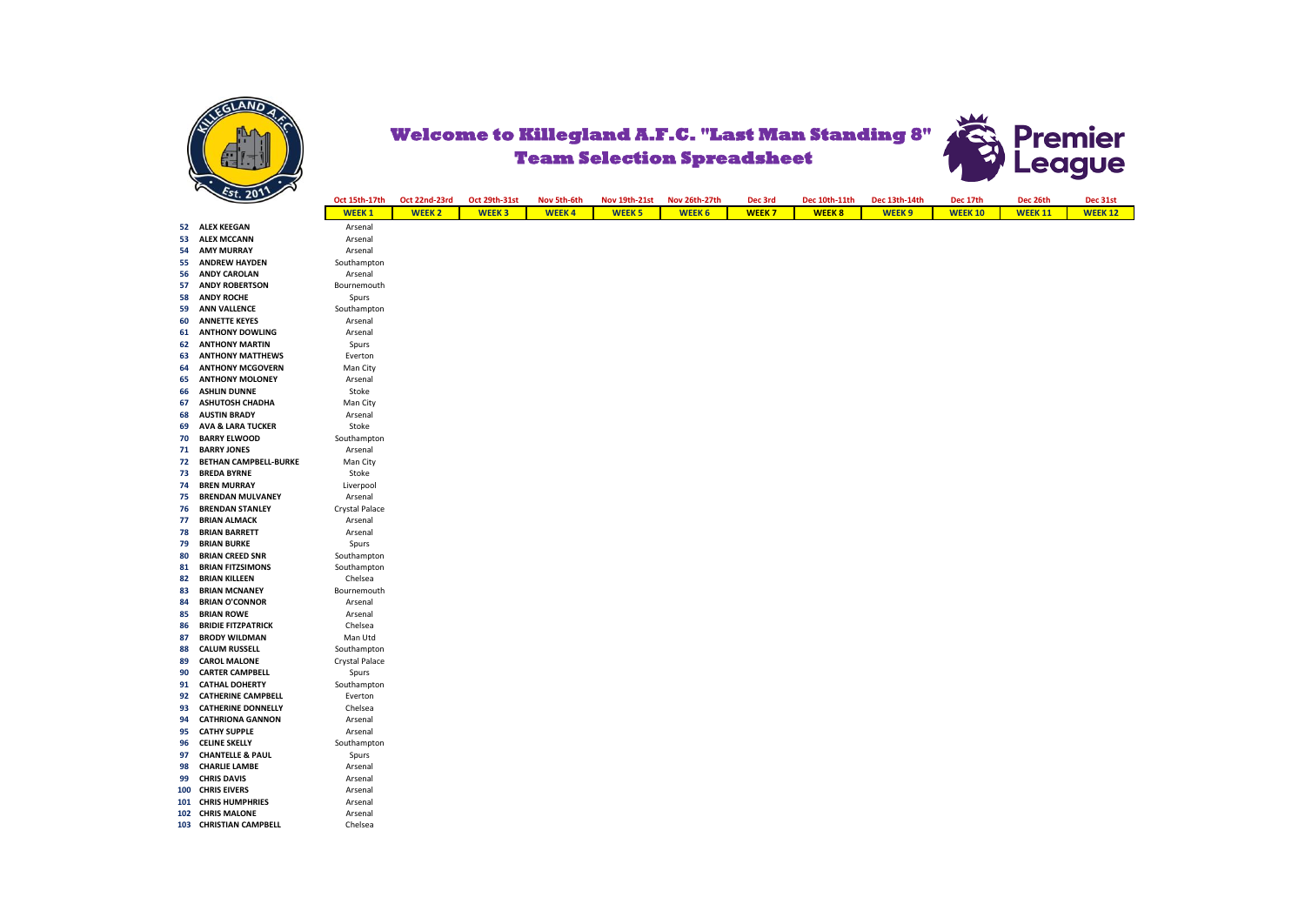



|     | $\frac{1}{2}$                              | Oct 15th-17th    | Oct 22nd-23rd | Oct 29th-31st | Nov 5th-6th  | <b>Nov 19th-21st</b> | Nov 26th-27th | Dec 3rd      | Dec 10th-11th | Dec 13th-14th | Dec 17th       | Dec 26th       | Dec 31st       |
|-----|--------------------------------------------|------------------|---------------|---------------|--------------|----------------------|---------------|--------------|---------------|---------------|----------------|----------------|----------------|
|     |                                            | <b>WEEK1</b>     | <b>WEEK 2</b> | <b>WEEK3</b>  | <b>WEEK4</b> | <b>WEEK 5</b>        | <b>WEEK 6</b> | <b>WEEK7</b> | <b>WEEK8</b>  | <b>WEEK 9</b> | <b>WEEK 10</b> | <b>WEEK 11</b> | <b>WEEK 12</b> |
| 104 | <b>CHRISTY RYAN</b>                        | Southampton      |               |               |              |                      |               |              |               |               |                |                |                |
| 105 | <b>CIAN FITZGERALD</b>                     | Southampton      |               |               |              |                      |               |              |               |               |                |                |                |
| 106 | <b>CIAN LAWLESS-HANLON</b>                 | Southampton      |               |               |              |                      |               |              |               |               |                |                |                |
| 107 | <b>CIARA MCMAHON</b>                       | West Ham         |               |               |              |                      |               |              |               |               |                |                |                |
| 108 | <b>CIARA NOLAN</b>                         | Arsenal          |               |               |              |                      |               |              |               |               |                |                |                |
| 109 | <b>CIARAN DONNELLY #01</b>                 | Man City         |               |               |              |                      |               |              |               |               |                |                |                |
| 110 | <b>CIARAN DONNELLY #02</b>                 | Arsenal          |               |               |              |                      |               |              |               |               |                |                |                |
|     | 111 CIARAN HAMILL                          | Man City         |               |               |              |                      |               |              |               |               |                |                |                |
|     | 112 CIARAN HANCOCK                         | Arsenal          |               |               |              |                      |               |              |               |               |                |                |                |
| 113 | <b>CIARAN HIGGINS</b>                      | Arsenal          |               |               |              |                      |               |              |               |               |                |                |                |
| 114 | CILLIAN MCCANALOGUE #01                    | Liverpool        |               |               |              |                      |               |              |               |               |                |                |                |
|     | 115 CILLIAN MCCANALOGUE #02                | Man City         |               |               |              |                      |               |              |               |               |                |                |                |
| 116 | <b>COLIN HANNIGAN</b>                      | Chelsea          |               |               |              |                      |               |              |               |               |                |                |                |
| 117 | <b>COLM ELLIOTT</b>                        | Arsenal          |               |               |              |                      |               |              |               |               |                |                |                |
| 118 | <b>COLM MCBREARTY</b>                      | Crystal Palace   |               |               |              |                      |               |              |               |               |                |                |                |
| 119 | <b>CONOR DAVIS</b>                         | Bournemouth      |               |               |              |                      |               |              |               |               |                |                |                |
| 120 | <b>CONOR MURRAY</b>                        | Arsenal          |               |               |              |                      |               |              |               |               |                |                |                |
|     | 121 CONOR NOLAN                            | Southampton      |               |               |              |                      |               |              |               |               |                |                |                |
| 122 | <b>CRAIG BYRNE</b>                         | West Ham         |               |               |              |                      |               |              |               |               |                |                |                |
| 123 | <b>CRAIG MALONE</b>                        | Arsenal          |               |               |              |                      |               |              |               |               |                |                |                |
| 124 | <b>DAIRE FINN</b>                          | Arsenal          |               |               |              |                      |               |              |               |               |                |                |                |
| 125 | <b>DAMIEN HAYDEN</b>                       | Man Utd          |               |               |              |                      |               |              |               |               |                |                |                |
| 126 | <b>DAMIEN HUNTER</b>                       | Arsenal          |               |               |              |                      |               |              |               |               |                |                |                |
| 127 | <b>DANANN DONNELLY</b>                     | Man City         |               |               |              |                      |               |              |               |               |                |                |                |
| 128 | <b>DANNY DUNNE</b>                         | Arsenal          |               |               |              |                      |               |              |               |               |                |                |                |
| 129 | <b>DARAGH SANDFORD</b>                     | Arsenal          |               |               |              |                      |               |              |               |               |                |                |                |
| 130 | <b>DARRAGH CLARKE</b>                      | Man Utd          |               |               |              |                      |               |              |               |               |                |                |                |
| 131 | <b>DARRAGH SHERIDAN</b>                    | Chelsea          |               |               |              |                      |               |              |               |               |                |                |                |
|     | <b>132 DARREN BURKE</b>                    | Spurs            |               |               |              |                      |               |              |               |               |                |                |                |
| 133 | <b>DARREN CLARKE</b>                       | Southampton      |               |               |              |                      |               |              |               |               |                |                |                |
| 134 | <b>DARREN DOWLING</b>                      | Chelsea          |               |               |              |                      |               |              |               |               |                |                |                |
| 135 | <b>DARRYL WATTERS</b>                      | Spurs            |               |               |              |                      |               |              |               |               |                |                |                |
| 136 | <b>DAVE BRADY</b>                          | Arsenal          |               |               |              |                      |               |              |               |               |                |                |                |
| 137 | <b>DAVE DAVIS</b>                          | Chelsea          |               |               |              |                      |               |              |               |               |                |                |                |
| 138 | <b>DAVE MCELROY</b>                        | Southampton      |               |               |              |                      |               |              |               |               |                |                |                |
| 139 | <b>DAVE MURRAY</b><br><b>DAVE SAUNDERS</b> | Southampton      |               |               |              |                      |               |              |               |               |                |                |                |
| 140 | 141 DAVID #01                              | Arsenal          |               |               |              |                      |               |              |               |               |                |                |                |
|     | 142 DAVID #02                              | Swansea<br>Spurs |               |               |              |                      |               |              |               |               |                |                |                |
| 143 | DAVID #03                                  | Sunderland       |               |               |              |                      |               |              |               |               |                |                |                |
| 144 | DAVID #04                                  | Hull             |               |               |              |                      |               |              |               |               |                |                |                |
| 145 | DAVID #05                                  | Everton          |               |               |              |                      |               |              |               |               |                |                |                |
| 146 | DAVID #06                                  | Crystal Palace   |               |               |              |                      |               |              |               |               |                |                |                |
| 147 | DAVID #07                                  | Middlesbrough    |               |               |              |                      |               |              |               |               |                |                |                |
| 148 | <b>DAVID #08</b>                           | Southampton      |               |               |              |                      |               |              |               |               |                |                |                |
| 149 | DAVID #09                                  | Chelsea          |               |               |              |                      |               |              |               |               |                |                |                |
| 150 | <b>DAVID #10</b>                           | Liverpool        |               |               |              |                      |               |              |               |               |                |                |                |
|     | 151 DAVID CAMPBELL                         | Arsenal          |               |               |              |                      |               |              |               |               |                |                |                |
| 152 | <b>DAVID DUGGAN</b>                        | Southampton      |               |               |              |                      |               |              |               |               |                |                |                |
| 153 | <b>DAVID GUNNING</b>                       | Arsenal          |               |               |              |                      |               |              |               |               |                |                |                |
|     | 154 DAVID JONES                            | Arsenal          |               |               |              |                      |               |              |               |               |                |                |                |
|     | 155 DAVID MCNANEY                          | Stoke            |               |               |              |                      |               |              |               |               |                |                |                |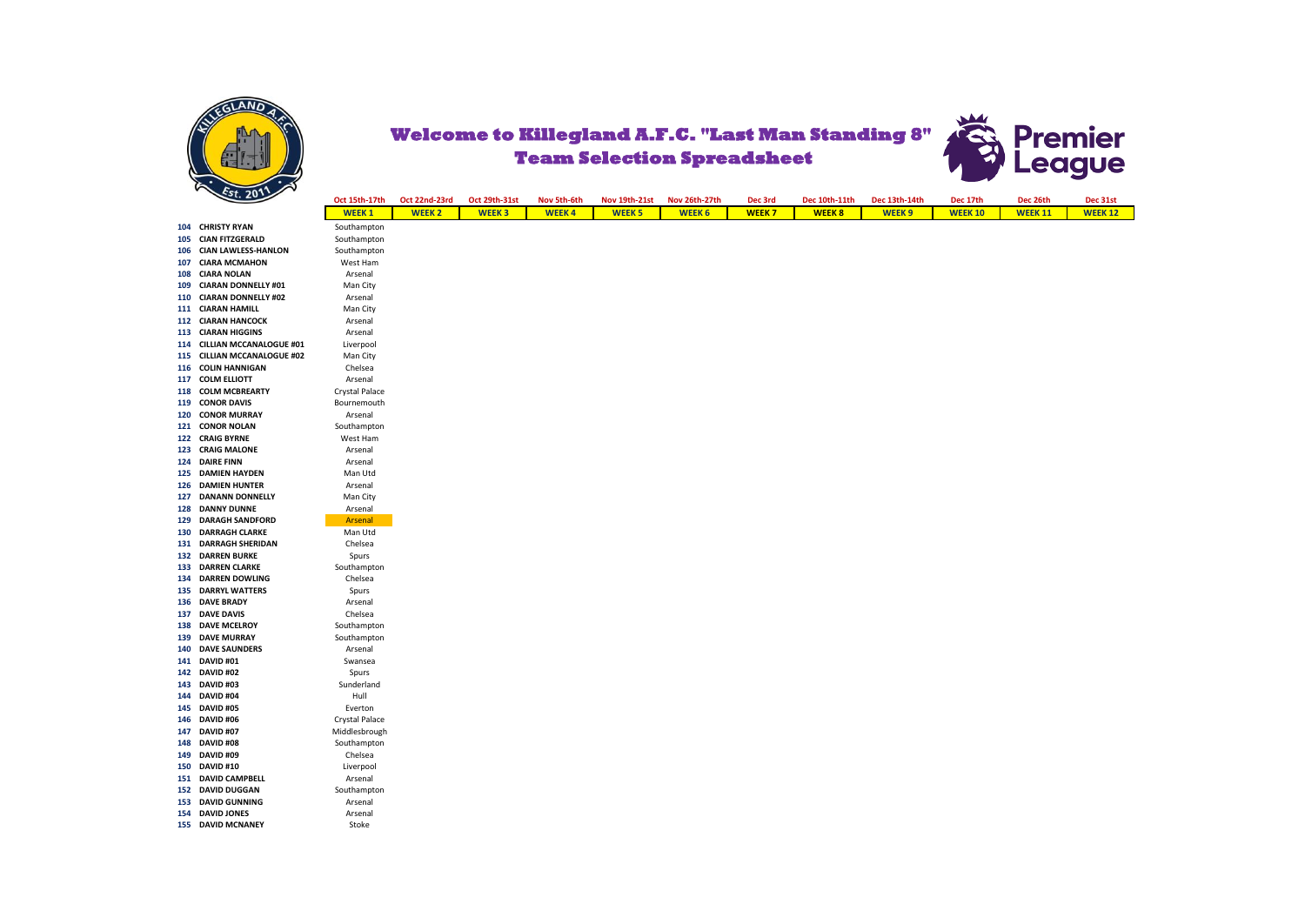



|     | $\sim$                  | Oct 15th-17th | Oct 22nd-23rd | Oct 29th-31st | Nov 5th-6th  | <b>Nov 19th-21st</b> | Nov 26th-27th | Dec 3rd      | Dec 10th-11th | Dec 13th-14th | Dec 17th       | Dec 26th       | Dec 31st       |
|-----|-------------------------|---------------|---------------|---------------|--------------|----------------------|---------------|--------------|---------------|---------------|----------------|----------------|----------------|
|     |                         | <b>WEEK1</b>  | <b>WEEK 2</b> | <b>WEEK3</b>  | <b>WEEK4</b> | <b>WEEK 5</b>        | <b>WEEK 6</b> | <b>WEEK7</b> | <b>WEEK8</b>  | <b>WEEK 9</b> | <b>WEEK 10</b> | <b>WEEK 11</b> | <b>WEEK 12</b> |
|     | 156 DAVID OWENS         | Liverpool     |               |               |              |                      |               |              |               |               |                |                |                |
| 157 | <b>DAVID TOMPKINS</b>   | Southampton   |               |               |              |                      |               |              |               |               |                |                |                |
| 158 | <b>DAVID VANCE</b>      | Arsenal       |               |               |              |                      |               |              |               |               |                |                |                |
| 159 | <b>DAVID WREN</b>       | Arsenal       |               |               |              |                      |               |              |               |               |                |                |                |
| 160 | <b>DAYO WHELAN</b>      | Chelsea       |               |               |              |                      |               |              |               |               |                |                |                |
| 161 | <b>DEAN BYRNE #01</b>   | Arsenal       |               |               |              |                      |               |              |               |               |                |                |                |
|     | 162 DEAN BYRNE #02      | West Brom     |               |               |              |                      |               |              |               |               |                |                |                |
| 163 | <b>DEAN BYRNE #03</b>   | Stoke         |               |               |              |                      |               |              |               |               |                |                |                |
| 164 | <b>DEAN BYRNE #04</b>   | Bournemouth   |               |               |              |                      |               |              |               |               |                |                |                |
| 165 | <b>DEAN BYRNE #05</b>   | Man City      |               |               |              |                      |               |              |               |               |                |                |                |
| 166 | <b>DEAN BYRNE #06</b>   | West Ham      |               |               |              |                      |               |              |               |               |                |                |                |
| 167 | <b>DEAN BYRNE #07</b>   | Watford       |               |               |              |                      |               |              |               |               |                |                |                |
| 168 | <b>DEAN BYRNE #08</b>   | Burnley       |               |               |              |                      |               |              |               |               |                |                |                |
| 169 | <b>DEAN BYRNE #09</b>   | Leicester     |               |               |              |                      |               |              |               |               |                |                |                |
| 170 | <b>DEAN BYRNE #10</b>   | Man Utd       |               |               |              |                      |               |              |               |               |                |                |                |
|     | 171 DENISE COWLEY       | Arsenal       |               |               |              |                      |               |              |               |               |                |                |                |
|     | 172 DEREK DAVIS         | Arsenal       |               |               |              |                      |               |              |               |               |                |                |                |
| 173 | <b>DEREK MOLONEY</b>    | Arsenal       |               |               |              |                      |               |              |               |               |                |                |                |
|     | 174 DERMOT BYRNE        | Liverpool     |               |               |              |                      |               |              |               |               |                |                |                |
| 175 | <b>DERMOT BYRNE #01</b> | Swansea       |               |               |              |                      |               |              |               |               |                |                |                |
|     | 176 DERMOT BYRNE #02    | Spurs         |               |               |              |                      |               |              |               |               |                |                |                |
| 177 | <b>DERMOT BYRNE #03</b> | Sunderland    |               |               |              |                      |               |              |               |               |                |                |                |
| 178 | <b>DERMOT BYRNE #04</b> | Hull          |               |               |              |                      |               |              |               |               |                |                |                |
| 179 | <b>DERMOT BYRNE #05</b> | Everton       |               |               |              |                      |               |              |               |               |                |                |                |
| 180 | <b>DERMOT BYRNE #06</b> | West Ham      |               |               |              |                      |               |              |               |               |                |                |                |
| 181 | <b>DERMOT BYRNE #07</b> | Watford       |               |               |              |                      |               |              |               |               |                |                |                |
| 182 | <b>DERMOT BYRNE #08</b> | Burnley       |               |               |              |                      |               |              |               |               |                |                |                |
| 183 | <b>DERMOT BYRNE #09</b> | Leicester     |               |               |              |                      |               |              |               |               |                |                |                |
| 184 | <b>DERMOT BYRNE #10</b> | Man Utd       |               |               |              |                      |               |              |               |               |                |                |                |
| 185 | <b>DERMOT OWENS</b>     | Arsenal       |               |               |              |                      |               |              |               |               |                |                |                |
| 186 | <b>DERVAL HEALY</b>     | Arsenal       |               |               |              |                      |               |              |               |               |                |                |                |
| 187 | <b>DIANE BURKE</b>      | Man City      |               |               |              |                      |               |              |               |               |                |                |                |
| 188 | <b>DYLAN BYRNE #01</b>  | Arsenal       |               |               |              |                      |               |              |               |               |                |                |                |
|     | 189 DYLAN BYRNE #02     | West Ham      |               |               |              |                      |               |              |               |               |                |                |                |
| 190 | <b>DYLAN BYRNE #03</b>  | Chelsea       |               |               |              |                      |               |              |               |               |                |                |                |
| 191 | <b>DYLAN KELLY</b>      | Spurs         |               |               |              |                      |               |              |               |               |                |                |                |
|     | 192 DYLAN TIER          | Spurs         |               |               |              |                      |               |              |               |               |                |                |                |
| 193 | <b>DYLAN WRIGHT</b>     | West Ham      |               |               |              |                      |               |              |               |               |                |                |                |
|     | 194 DYMPNA MCCANN       | Spurs         |               |               |              |                      |               |              |               |               |                |                |                |
| 195 | <b>EAMONN MAHER</b>     | Stoke         |               |               |              |                      |               |              |               |               |                |                |                |
| 196 | <b>EDDIE MESCAL</b>     | Arsenal       |               |               |              |                      |               |              |               |               |                |                |                |
| 197 | <b>EDDIE VANCE</b>      | Spurs         |               |               |              |                      |               |              |               |               |                |                |                |
| 198 | <b>EDWARD VANCE</b>     | Spurs         |               |               |              |                      |               |              |               |               |                |                |                |
| 199 | <b>EDWIN CONNOLLY</b>   | Leicester     |               |               |              |                      |               |              |               |               |                |                |                |
| 200 | <b>ELLIE MCCAUL</b>     | Arsenal       |               |               |              |                      |               |              |               |               |                |                |                |
|     | 201 ELLIE VALLENCE      | Arsenal       |               |               |              |                      |               |              |               |               |                |                |                |
|     | 202 EMMA DUNNE          | Southampton   |               |               |              |                      |               |              |               |               |                |                |                |
| 203 | <b>EMMA KELLY</b>       | Chelsea       |               |               |              |                      |               |              |               |               |                |                |                |
| 204 | <b>ENDA SHERIDAN</b>    | Arsenal       |               |               |              |                      |               |              |               |               |                |                |                |
| 205 | <b>EOIN BRANGAN</b>     | Spurs         |               |               |              |                      |               |              |               |               |                |                |                |
|     | 206 ERIC STAFFORD       | Arsenal       |               |               |              |                      |               |              |               |               |                |                |                |
|     | 207 ERICA BURKE         | Southampton   |               |               |              |                      |               |              |               |               |                |                |                |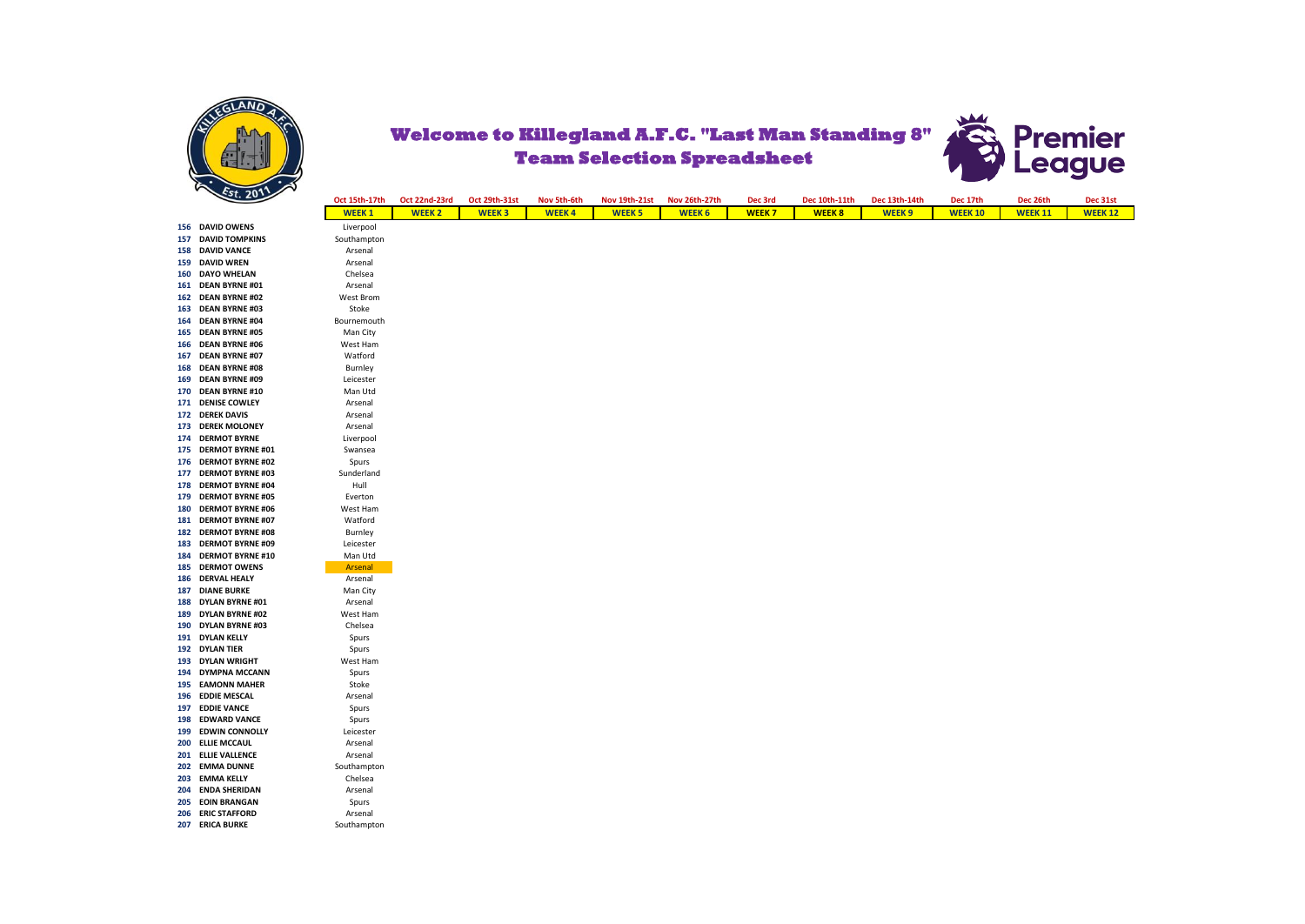

**259 JAP WELDON** 

**257 JAMIE POWER** Stoke<br>**258 JANE PURCELL** Arsenal **258 JANE PURCELL Arsenal**<br> **259 JAP WELDON** Arsenal



|     | r<br>Est. 201             |                |               |               |              |               |               |              |               |               |                |                |                |
|-----|---------------------------|----------------|---------------|---------------|--------------|---------------|---------------|--------------|---------------|---------------|----------------|----------------|----------------|
|     |                           | Oct 15th-17th  | Oct 22nd-23rd | Oct 29th-31st | Nov 5th-6th  | Nov 19th-21st | Nov 26th-27th | Dec 3rd      | Dec 10th-11th | Dec 13th-14th | Dec 17th       | Dec 26th       | Dec 31st       |
|     |                           | <b>WEEK1</b>   | <b>WEEK 2</b> | <b>WEEK3</b>  | <b>WEEK4</b> | <b>WEEK 5</b> | <b>WEEK 6</b> | <b>WEEK7</b> | <b>WEEK8</b>  | <b>WEEK9</b>  | <b>WEEK 10</b> | <b>WEEK 11</b> | <b>WEEK 12</b> |
|     | 208 EVAN O'KANE           | Arsenal        |               |               |              |               |               |              |               |               |                |                |                |
| 209 | <b>EVELYN CONWAY</b>      | Man City       |               |               |              |               |               |              |               |               |                |                |                |
|     | 210 FEARGAL MURRAY        | Arsenal        |               |               |              |               |               |              |               |               |                |                |                |
|     | 211 FINTAN SCULLY         | Arsenal        |               |               |              |               |               |              |               |               |                |                |                |
|     | 212 FIONA CONWAY          | Crystal Palace |               |               |              |               |               |              |               |               |                |                |                |
|     | 213 FRAN BURKE            | Southampton    |               |               |              |               |               |              |               |               |                |                |                |
|     | 214 FRAN KITSON           | Arsenal        |               |               |              |               |               |              |               |               |                |                |                |
|     | 215 FRAN MEEHAN           | Arsenal        |               |               |              |               |               |              |               |               |                |                |                |
|     | 216 FRANCIS KANE          | Chelsea        |               |               |              |               |               |              |               |               |                |                |                |
|     | 217 FRANK DALY            | Arsenal        |               |               |              |               |               |              |               |               |                |                |                |
|     | 218 FRANK SUPPLE          | Arsenal        |               |               |              |               |               |              |               |               |                |                |                |
|     | 219 FRANKIE BURKE         | Bournemouth    |               |               |              |               |               |              |               |               |                |                |                |
|     | 220 GARY DENNIS           | Crystal Palace |               |               |              |               |               |              |               |               |                |                |                |
| 221 | <b>GARY MCCLEAN</b>       | Spurs          |               |               |              |               |               |              |               |               |                |                |                |
|     | 222 GARY O'NEILL          | Arsenal        |               |               |              |               |               |              |               |               |                |                |                |
| 223 | <b>GARY WILDMAN</b>       | Stoke          |               |               |              |               |               |              |               |               |                |                |                |
|     | 224 GAVIN POWER           | Arsenal        |               |               |              |               |               |              |               |               |                |                |                |
|     | 225 GAVIN TIER            | Bournemouth    |               |               |              |               |               |              |               |               |                |                |                |
| 226 | <b>GEOFF DUNNE</b>        | Man City       |               |               |              |               |               |              |               |               |                |                |                |
| 227 | <b>GEORGE LAMBERT</b>     | Spurs          |               |               |              |               |               |              |               |               |                |                |                |
| 228 | <b>GEORGE STONE</b>       | Arsenal        |               |               |              |               |               |              |               |               |                |                |                |
| 229 | <b>GEORGE VALLENCE</b>    | Arsenal        |               |               |              |               |               |              |               |               |                |                |                |
| 230 | <b>GER BYRNE</b>          | Chelsea        |               |               |              |               |               |              |               |               |                |                |                |
| 231 | <b>GER KITSON</b>         | Chelsea        |               |               |              |               |               |              |               |               |                |                |                |
|     | 232 GERRY GRATTAN #01     | Southampton    |               |               |              |               |               |              |               |               |                |                |                |
| 233 | <b>GERRY GRATTAN #02</b>  | Man City       |               |               |              |               |               |              |               |               |                |                |                |
| 234 | <b>GERRY JORDAN</b>       | Arsenal        |               |               |              |               |               |              |               |               |                |                |                |
| 235 | <b>GERRY LAMBE</b>        | Arsenal        |               |               |              |               |               |              |               |               |                |                |                |
|     | 236 GERRY O'BRIEN         | Crystal Palace |               |               |              |               |               |              |               |               |                |                |                |
| 237 | <b>GERRY O'SULLIVAN</b>   | Arsenal        |               |               |              |               |               |              |               |               |                |                |                |
| 238 | <b>GLENN HOWARD</b>       | Arsenal        |               |               |              |               |               |              |               |               |                |                |                |
| 239 | <b>GRAHAM LAYDEN</b>      | Arsenal        |               |               |              |               |               |              |               |               |                |                |                |
| 240 | <b>GRAINNE KEEGAN</b>     | Southampton    |               |               |              |               |               |              |               |               |                |                |                |
| 241 | <b>GRZEGORZ CIEPLUCHA</b> | Liverpool      |               |               |              |               |               |              |               |               |                |                |                |
|     | 242 HARRY FLANAGAN        | Man City       |               |               |              |               |               |              |               |               |                |                |                |
| 243 | <b>HELEN MCCARTHY</b>     | Chelsea        |               |               |              |               |               |              |               |               |                |                |                |
| 244 | <b>HENRIK JONSSON</b>     | Man City       |               |               |              |               |               |              |               |               |                |                |                |
|     | 245 HOLLY MCCARTHY        | Arsenal        |               |               |              |               |               |              |               |               |                |                |                |
| 246 | <b>HUGH O'GARA</b>        | Arsenal        |               |               |              |               |               |              |               |               |                |                |                |
| 247 | <b>IAN &amp; TOMMY</b>    | Arsenal        |               |               |              |               |               |              |               |               |                |                |                |
| 248 | <b>IONUT MIHOCLA</b>      | Arsenal        |               |               |              |               |               |              |               |               |                |                |                |
|     | 249 JACKO MURRAY          | Man City       |               |               |              |               |               |              |               |               |                |                |                |
|     | 250 JACOB WHITE           | Arsenal        |               |               |              |               |               |              |               |               |                |                |                |
|     | 251 JAMES & RORY          | Bournemouth    |               |               |              |               |               |              |               |               |                |                |                |
|     | 252 JAMES BRENNAN         | Arsenal        |               |               |              |               |               |              |               |               |                |                |                |
|     | 253 JAMES GRIFFIN         | Arsenal        |               |               |              |               |               |              |               |               |                |                |                |
|     | 254 JAMES WHITE           | Liverpool      |               |               |              |               |               |              |               |               |                |                |                |
|     | 255 JAMIE CONROY          | Southampton    |               |               |              |               |               |              |               |               |                |                |                |
|     | 256 JAMIE GIBBONS         | Man City       |               |               |              |               |               |              |               |               |                |                |                |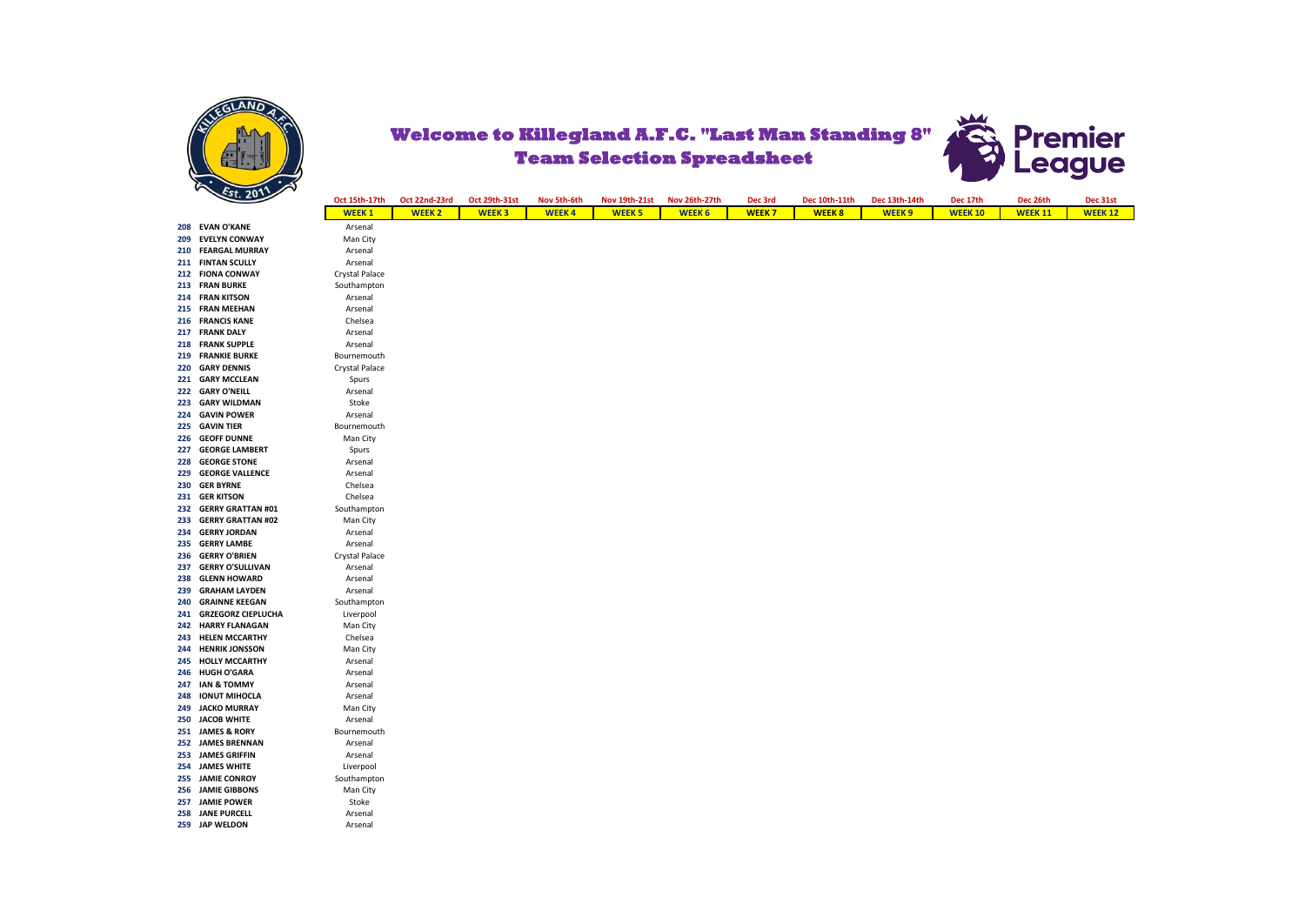



|     | $\mathcal{L}$ st. 201 $\mathcal{L}$ |                |               |               |              |                      |               |              |               |               |                |                |                |
|-----|-------------------------------------|----------------|---------------|---------------|--------------|----------------------|---------------|--------------|---------------|---------------|----------------|----------------|----------------|
|     |                                     | Oct 15th-17th  | Oct 22nd-23rd | Oct 29th-31st | Nov 5th-6th  | <b>Nov 19th-21st</b> | Nov 26th-27th | Dec 3rd      | Dec 10th-11th | Dec 13th-14th | Dec 17th       | Dec 26th       | Dec 31st       |
|     |                                     | <b>WEEK1</b>   | <b>WEEK 2</b> | <b>WEEK3</b>  | <b>WEEK4</b> | <b>WEEK 5</b>        | <b>WEEK 6</b> | <b>WEEK7</b> | <b>WEEK8</b>  | <b>WEEK9</b>  | <b>WEEK 10</b> | <b>WEEK 11</b> | <b>WEEK 12</b> |
|     | 260 JASON PRESTON                   | Arsenal        |               |               |              |                      |               |              |               |               |                |                |                |
| 261 | <b>JAY HENNESSY</b>                 | Arsenal        |               |               |              |                      |               |              |               |               |                |                |                |
|     | 262 JEAN HOWARD                     | Southampton    |               |               |              |                      |               |              |               |               |                |                |                |
| 263 | <b>JENNIFER STEVENS</b>             | Man City       |               |               |              |                      |               |              |               |               |                |                |                |
| 264 | <b>JIM THOMPSON</b>                 | Watford        |               |               |              |                      |               |              |               |               |                |                |                |
|     | 265 JIMMY DOWDALL                   | Crystal Palace |               |               |              |                      |               |              |               |               |                |                |                |
|     | 266 JIMMY FARMER                    | Arsenal        |               |               |              |                      |               |              |               |               |                |                |                |
| 267 | <b>JIMMY FLEMING</b>                | Middlesbrough  |               |               |              |                      |               |              |               |               |                |                |                |
|     | 268 JOAN KELLY                      | Arsenal        |               |               |              |                      |               |              |               |               |                |                |                |
| 269 | <b>JOE CONCANNON</b>                | Spurs          |               |               |              |                      |               |              |               |               |                |                |                |
|     | 270 JOE GREENE                      | Arsenal        |               |               |              |                      |               |              |               |               |                |                |                |
|     | 271 JOE ROBERTSON                   | Arsenal        |               |               |              |                      |               |              |               |               |                |                |                |
|     | 272 JOEY CONROY                     | Watford        |               |               |              |                      |               |              |               |               |                |                |                |
|     | 273 JOHN & JAMIE JOHNSTON           | Stoke          |               |               |              |                      |               |              |               |               |                |                |                |
|     | 274 JOHN BEHAN                      | Southampton    |               |               |              |                      |               |              |               |               |                |                |                |
|     | 275 JOHN CHRISTIAN                  | Chelsea        |               |               |              |                      |               |              |               |               |                |                |                |
|     | 276 JOHN CONNORS                    | Bournemouth    |               |               |              |                      |               |              |               |               |                |                |                |
| 277 | <b>JOHN DAVIS</b>                   | Liverpool      |               |               |              |                      |               |              |               |               |                |                |                |
|     | 278 JOHN DEVOY                      | Arsenal        |               |               |              |                      |               |              |               |               |                |                |                |
| 279 | <b>JOHN FITZPATRICK</b>             | Chelsea        |               |               |              |                      |               |              |               |               |                |                |                |
| 280 | <b>JOHN GREENE</b>                  | Bournemouth    |               |               |              |                      |               |              |               |               |                |                |                |
|     | 281 JOHN HARPER                     | Stoke          |               |               |              |                      |               |              |               |               |                |                |                |
|     | 282 JOHN JONES                      | Stoke          |               |               |              |                      |               |              |               |               |                |                |                |
|     | 283 JOHN O'TOOLE                    |                |               |               |              |                      |               |              |               |               |                |                |                |
|     |                                     | Arsenal        |               |               |              |                      |               |              |               |               |                |                |                |
|     | 284 JOHN SIMPSON<br>JOHN SINNOTT    | Southampton    |               |               |              |                      |               |              |               |               |                |                |                |
| 285 |                                     | Middlesbrough  |               |               |              |                      |               |              |               |               |                |                |                |
|     | 286 JOHN VALLELY                    | Arsenal        |               |               |              |                      |               |              |               |               |                |                |                |
| 287 | JOHN WALSH                          | Liverpool      |               |               |              |                      |               |              |               |               |                |                |                |
| 288 | JOHNNY MOLONEY                      | Man City       |               |               |              |                      |               |              |               |               |                |                |                |
| 289 | <b>JOHNNY O'CONNOR</b>              | Arsenal        |               |               |              |                      |               |              |               |               |                |                |                |
|     | 290 JON PARKES                      | Arsenal        |               |               |              |                      |               |              |               |               |                |                |                |
|     | 291 JONATHAN CARR                   | Arsenal        |               |               |              |                      |               |              |               |               |                |                |                |
|     | 292 JONATHAN DALY                   | Liverpool      |               |               |              |                      |               |              |               |               |                |                |                |
| 293 | <b>JOSH GRIFFIN</b>                 | Spurs          |               |               |              |                      |               |              |               |               |                |                |                |
|     | 294 JOSH KELLY                      | Arsenal        |               |               |              |                      |               |              |               |               |                |                |                |
|     | 295 JOSHUA CONWAY                   | Southampton    |               |               |              |                      |               |              |               |               |                |                |                |
|     | 296 JUDAS & BRONCO                  | Bournemouth    |               |               |              |                      |               |              |               |               |                |                |                |
| 297 | <b>KAELEM RYAN</b>                  | Arsenal        |               |               |              |                      |               |              |               |               |                |                |                |
| 298 | <b>KARL O'KANE</b>                  | Chelsea        |               |               |              |                      |               |              |               |               |                |                |                |
| 299 | <b>KARL TEMPLE #01</b>              | Chelsea        |               |               |              |                      |               |              |               |               |                |                |                |
| 300 | <b>KARL TEMPLE #02</b>              | Bournemouth    |               |               |              |                      |               |              |               |               |                |                |                |
| 301 | <b>KATHLEEN DOHERTY</b>             | Crystal Palace |               |               |              |                      |               |              |               |               |                |                |                |
|     | 302 KEITH HANLEY                    | Arsenal        |               |               |              |                      |               |              |               |               |                |                |                |
| 303 | <b>KEITH JONES</b>                  | Arsenal        |               |               |              |                      |               |              |               |               |                |                |                |
| 304 | <b>KEITH LAYDEN</b>                 | Arsenal        |               |               |              |                      |               |              |               |               |                |                |                |
|     | 305 KEITH MONAGHAN                  | Chelsea        |               |               |              |                      |               |              |               |               |                |                |                |
| 306 | <b>KEITH SEGRAVE</b>                | Chelsea        |               |               |              |                      |               |              |               |               |                |                |                |
| 307 | <b>KELVIN VANCE</b>                 | Arsenal        |               |               |              |                      |               |              |               |               |                |                |                |
| 308 | <b>KEN FIELD</b>                    | Arsenal        |               |               |              |                      |               |              |               |               |                |                |                |
| 309 | <b>KEN KAVANAGH</b>                 | Man City       |               |               |              |                      |               |              |               |               |                |                |                |
|     | <b>310 KEN SLATTERY</b>             | Arsenal        |               |               |              |                      |               |              |               |               |                |                |                |
|     | 311 KEN TANNAM                      | Middlesbrough  |               |               |              |                      |               |              |               |               |                |                |                |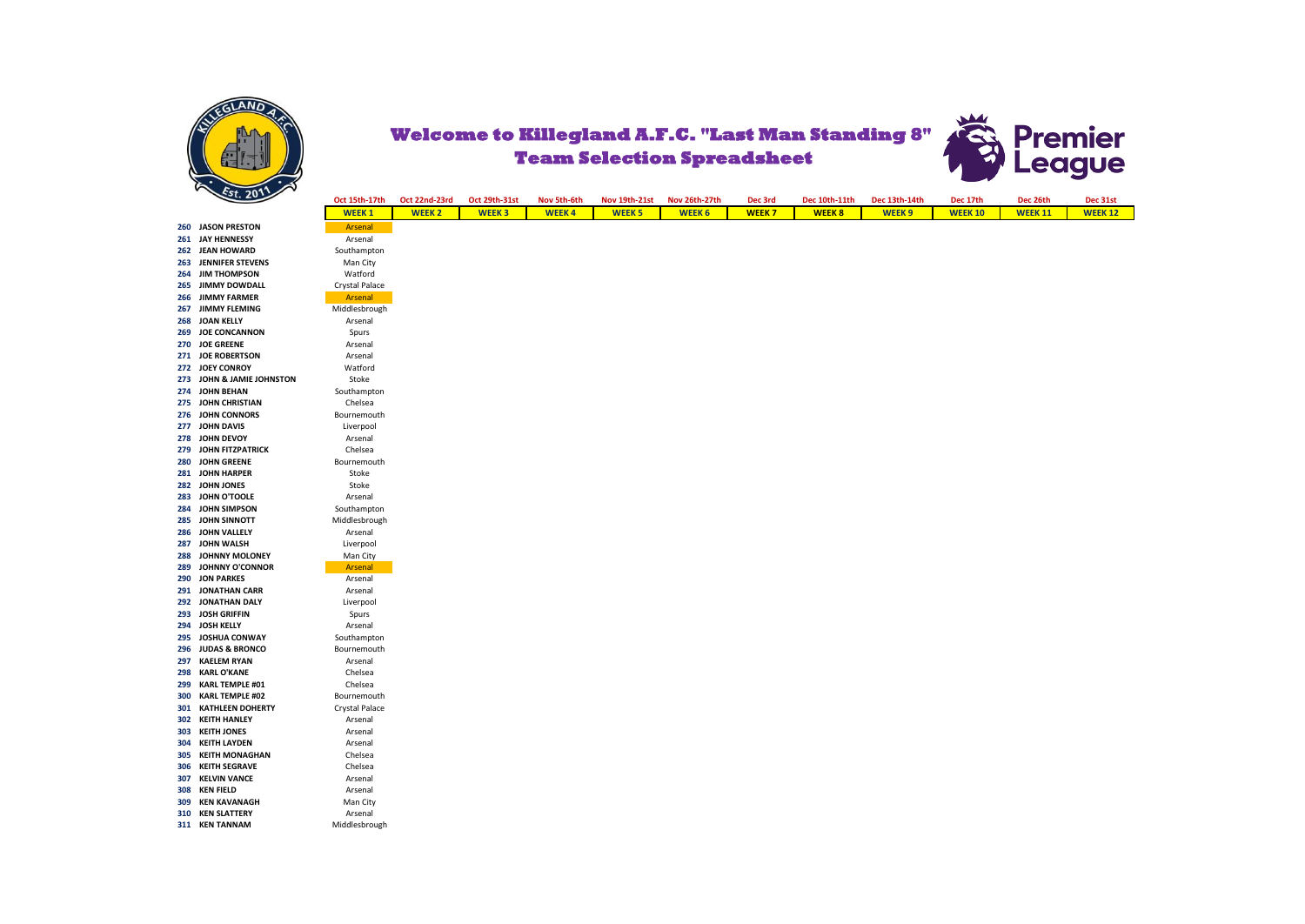

## **Premier**<br>League **Welcome to Killegland A.F.C. "Last Man Standing 8" Team Selection Spreadsheet**

|     | $\cdot$ $\cdot$                      | Oct 15th-17th      | Oct 22nd-23rd | Oct 29th-31st | Nov 5th-6th  | Nov 19th-21st | Nov 26th-27th | Dec 3rd      | Dec 10th-11th | Dec 13th-14th     | Dec 17th       | Dec 26th       |
|-----|--------------------------------------|--------------------|---------------|---------------|--------------|---------------|---------------|--------------|---------------|-------------------|----------------|----------------|
|     |                                      | <b>WEEK1</b>       | <b>WEEK 2</b> | <b>WEEK3</b>  | <b>WEEK4</b> | <b>WEEK 5</b> | <b>WEEK 6</b> | <b>WEEK7</b> | <b>WEEK8</b>  | WEEK <sub>9</sub> | <b>WEEK 10</b> | <b>WEEK 11</b> |
|     | 312 KEVIN JONES                      | Spurs              |               |               |              |               |               |              |               |                   |                |                |
|     | 313 KEVIN KELLY                      | Southampton        |               |               |              |               |               |              |               |                   |                |                |
|     | 314 KEVIN MCNANEY                    | Chelsea            |               |               |              |               |               |              |               |                   |                |                |
| 315 | <b>KEVIN SMYTH</b>                   | Man City           |               |               |              |               |               |              |               |                   |                |                |
|     | 316 KIERAN ROUSE                     | Southampton        |               |               |              |               |               |              |               |                   |                |                |
|     | 317 KIRO STOYANOV                    | Chelsea            |               |               |              |               |               |              |               |                   |                |                |
| 318 | <b>KODI CAMPBELL</b>                 | Crystal Palace     |               |               |              |               |               |              |               |                   |                |                |
|     | 319 KYLE BURKE                       | Arsenal            |               |               |              |               |               |              |               |                   |                |                |
| 320 | <b>LARRY MCCONKEY</b>                | Arsenal            |               |               |              |               |               |              |               |                   |                |                |
|     | 321 LEANNE HENNESSEY                 | Liverpool          |               |               |              |               |               |              |               |                   |                |                |
| 322 | <b>LIAM HANNIGAN</b>                 | Arsenal            |               |               |              |               |               |              |               |                   |                |                |
| 323 | <b>LIAM HUGHES</b><br>324 LILY WALSH | Arsenal            |               |               |              |               |               |              |               |                   |                |                |
|     | 325 LINDA BYRNE                      | Chelsea<br>Arsenal |               |               |              |               |               |              |               |                   |                |                |
|     | 326 LISA RYAN                        | Spurs              |               |               |              |               |               |              |               |                   |                |                |
|     | 327 LIVIU SIMO                       | Spurs              |               |               |              |               |               |              |               |                   |                |                |
| 328 | LOCKIE                               | Chelsea            |               |               |              |               |               |              |               |                   |                |                |
| 329 | <b>LOGAN MOLONEY</b>                 | Arsenal            |               |               |              |               |               |              |               |                   |                |                |
| 330 | <b>LOLA LEE</b>                      | Man City           |               |               |              |               |               |              |               |                   |                |                |
|     | 331 LORRAINE MOORE                   | Spurs              |               |               |              |               |               |              |               |                   |                |                |
|     | 332 LUKE DOWNES                      | Southampton        |               |               |              |               |               |              |               |                   |                |                |
| 333 | <b>LYNSEY CULLEN</b>                 | Spurs              |               |               |              |               |               |              |               |                   |                |                |
|     | 334 MAIREAD JONSSON                  | Spurs              |               |               |              |               |               |              |               |                   |                |                |
| 335 | <b>MALCOLM THORNTON #01</b>          | Man Utd            |               |               |              |               |               |              |               |                   |                |                |
| 336 | <b>MALCOLM THORNTON #02</b>          | Man City           |               |               |              |               |               |              |               |                   |                |                |
| 337 | <b>MARCUS FORD</b>                   | Stoke              |               |               |              |               |               |              |               |                   |                |                |
| 338 | <b>MARIA RYAN</b>                    | Arsenal            |               |               |              |               |               |              |               |                   |                |                |
| 339 | <b>MARK MCDONOUGH</b>                | Arsenal            |               |               |              |               |               |              |               |                   |                |                |
| 340 | <b>MARK MOORE</b>                    | Arsenal            |               |               |              |               |               |              |               |                   |                |                |
| 341 | <b>MARK PEPPARD</b>                  | Arsenal            |               |               |              |               |               |              |               |                   |                |                |
| 342 | <b>MARK SHORTT</b>                   | Arsenal            |               |               |              |               |               |              |               |                   |                |                |
| 343 | <b>MARK TIER</b>                     | Arsenal            |               |               |              |               |               |              |               |                   |                |                |
| 344 | <b>MARK VANCE</b>                    | Crystal Palace     |               |               |              |               |               |              |               |                   |                |                |
|     | <b>345 MARTIN FENNELL</b>            | Arsenal            |               |               |              |               |               |              |               |                   |                |                |
| 346 | <b>MARTIN HALPIN</b>                 | Man City           |               |               |              |               |               |              |               |                   |                |                |
| 347 | <b>MARTIN KELLY</b>                  | Arsenal            |               |               |              |               |               |              |               |                   |                |                |
| 348 | <b>MARTIN MCCAUL</b>                 | Spurs              |               |               |              |               |               |              |               |                   |                |                |
| 349 | <b>MARTIN MEAGHER</b>                | Man City           |               |               |              |               |               |              |               |                   |                |                |
| 350 | <b>MARTIN NAUGHTON #01</b>           | Chelsea            |               |               |              |               |               |              |               |                   |                |                |
| 351 | <b>MARTIN NAUGHTON #02</b>           | Arsenal            |               |               |              |               |               |              |               |                   |                |                |
|     | 352 MARTIN NUGENT                    | Arsenal            |               |               |              |               |               |              |               |                   |                |                |
| 353 | <b>MARTIN O'BRIEN</b>                | Arsenal            |               |               |              |               |               |              |               |                   |                |                |
| 354 | <b>MARTIN WRIGHT</b>                 | Arsenal            |               |               |              |               |               |              |               |                   |                |                |
| 355 | <b>MARTINA WRIGHT</b>                | Chelsea            |               |               |              |               |               |              |               |                   |                |                |
|     | 356 MASON RANN                       | Crystal Palace     |               |               |              |               |               |              |               |                   |                |                |
| 357 | <b>MATHIEU RABOUDE</b>               | Liverpool          |               |               |              |               |               |              |               |                   |                |                |
| 358 | <b>MATTHEW COWLEY</b>                | Liverpool          |               |               |              |               |               |              |               |                   |                |                |
| 359 | <b>MIA CONNOLLY</b>                  | Spurs              |               |               |              |               |               |              |               |                   |                |                |
| 360 | <b>MICHAEL DAVIS</b>                 | Arsenal            |               |               |              |               |               |              |               |                   |                |                |
|     | 361 MICHAEL DOYLE                    | Bournemouth        |               |               |              |               |               |              |               |                   |                |                |
|     | 362 MICHAEL GILL                     | Arsenal            |               |               |              |               |               |              |               |                   |                |                |
|     | 363 MICHAEL KELLY                    | Arsenal            |               |               |              |               |               |              |               |                   |                |                |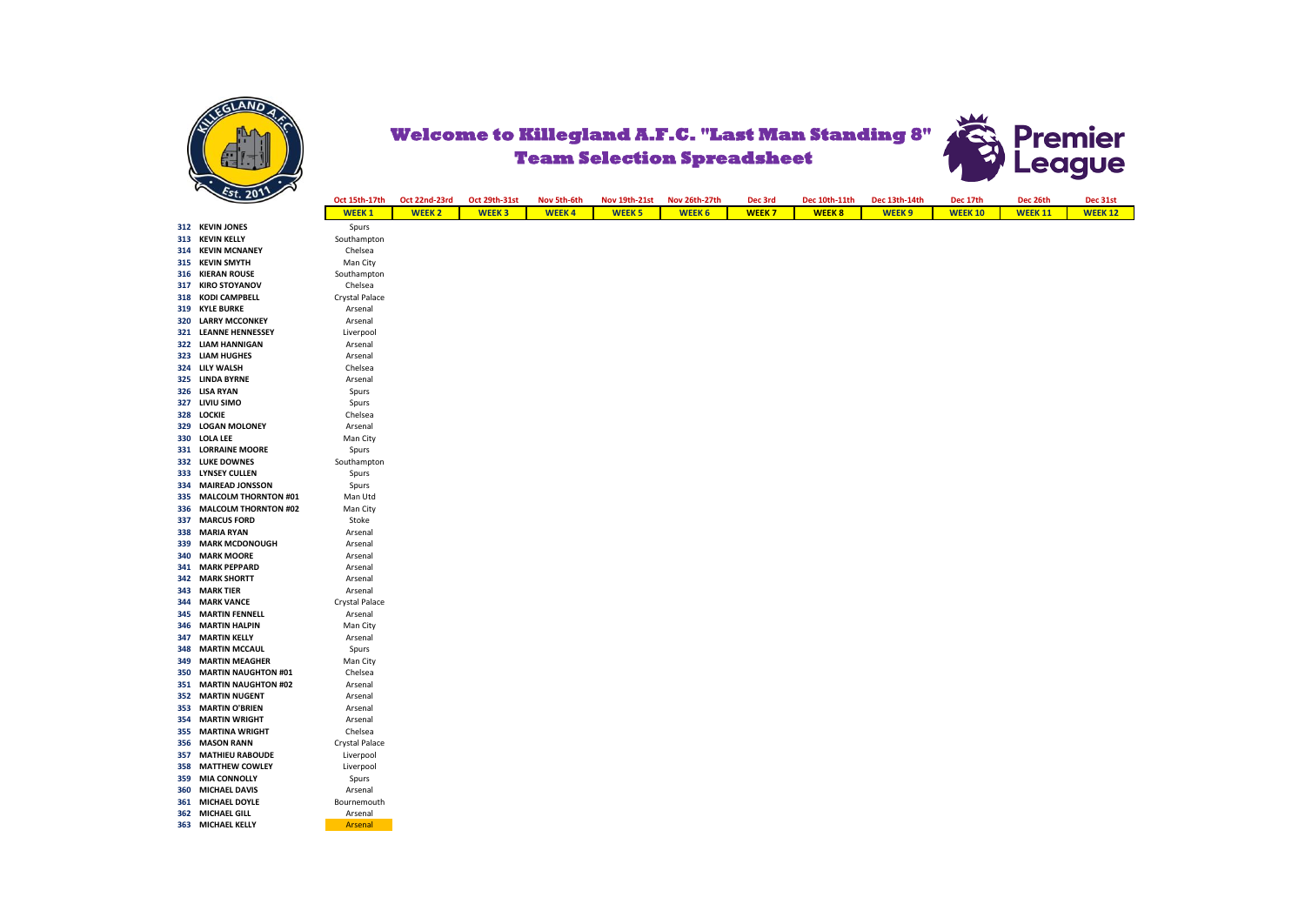

## **Welcome to Killegland A.F.C. "Last Man Standing 8" Team Selection Spreadsheet**



|     | "                                       |                      |               |               |              |                      |               |              |               |                   |                |                |                |
|-----|-----------------------------------------|----------------------|---------------|---------------|--------------|----------------------|---------------|--------------|---------------|-------------------|----------------|----------------|----------------|
|     | Est. 2011                               | Oct 15th-17th        | Oct 22nd-23rd | Oct 29th-31st | Nov 5th-6th  | <b>Nov 19th-21st</b> | Nov 26th-27th | Dec 3rd      | Dec 10th-11th | Dec 13th-14th     | Dec 17th       | Dec 26th       | Dec 31st       |
|     |                                         | <b>WEEK1</b>         | <b>WEEK 2</b> | <b>WEEK3</b>  | <b>WEEK4</b> | <b>WEEK 5</b>        | <b>WEEK 6</b> | <b>WEEK7</b> | <b>WEEK8</b>  | WEEK <sub>9</sub> | <b>WEEK 10</b> | <b>WEEK 11</b> | <b>WEEK 12</b> |
|     | 364 MICHAEL MCCLEAN                     | Man Utd              |               |               |              |                      |               |              |               |                   |                |                |                |
| 365 | <b>MICHAEL MCGRATH</b>                  | Man City             |               |               |              |                      |               |              |               |                   |                |                |                |
| 366 | <b>MICHAEL MOONEY</b>                   | Man Utd              |               |               |              |                      |               |              |               |                   |                |                |                |
| 367 | <b>MICHELLE LINNANE</b>                 | Spurs                |               |               |              |                      |               |              |               |                   |                |                |                |
| 368 | <b>MICHELLE WALKER</b>                  | Arsenal              |               |               |              |                      |               |              |               |                   |                |                |                |
| 369 | <b>MICK ALLEN</b>                       | Man City             |               |               |              |                      |               |              |               |                   |                |                |                |
|     | 370 MICK BYRNE                          | Arsenal              |               |               |              |                      |               |              |               |                   |                |                |                |
|     | 371 MICK CONROY                         | Stoke                |               |               |              |                      |               |              |               |                   |                |                |                |
|     | 372 MICK CONWAY                         | Southampton          |               |               |              |                      |               |              |               |                   |                |                |                |
|     | 373 MICK FENNELL                        | Stoke                |               |               |              |                      |               |              |               |                   |                |                |                |
|     | 374 MICK MCDONNELL                      | Southampton          |               |               |              |                      |               |              |               |                   |                |                |                |
|     | 375 MICK MCKEOWN                        | Stoke                |               |               |              |                      |               |              |               |                   |                |                |                |
|     | 376 MICK NOLAN                          | Stoke                |               |               |              |                      |               |              |               |                   |                |                |                |
|     | 377 MINDO KLISYS                        | Spurs                |               |               |              |                      |               |              |               |                   |                |                |                |
| 378 | <b>MUIREANN DONNELLY</b>                | Arsenal              |               |               |              |                      |               |              |               |                   |                |                |                |
| 379 | <b>NATHAN VANCE</b>                     | Stoke                |               |               |              |                      |               |              |               |                   |                |                |                |
| 380 | <b>NEIL DOHERTY</b>                     | Arsenal              |               |               |              |                      |               |              |               |                   |                |                |                |
|     | 381 NEIL TUOHY                          | Man City             |               |               |              |                      |               |              |               |                   |                |                |                |
| 382 | <b>NIALL KENNEDY</b>                    | Southampton          |               |               |              |                      |               |              |               |                   |                |                |                |
| 383 | <b>NIALL MCCABE</b>                     | Spurs                |               |               |              |                      |               |              |               |                   |                |                |                |
|     | 384 NIAMH DONNELLY                      | Man City             |               |               |              |                      |               |              |               |                   |                |                |                |
| 385 | <b>NICKY DORAN</b>                      | Arsenal              |               |               |              |                      |               |              |               |                   |                |                |                |
|     | 386 NICOLA HART                         | Man City             |               |               |              |                      |               |              |               |                   |                |                |                |
| 387 | NICOLA JORDAN                           | Spurs                |               |               |              |                      |               |              |               |                   |                |                |                |
| 388 | <b>NOEL MCKENNA</b>                     | Man City             |               |               |              |                      |               |              |               |                   |                |                |                |
| 389 | <b>NORA DOWLING</b>                     | Man City             |               |               |              |                      |               |              |               |                   |                |                |                |
| 390 | <b>ORLAITH BOYLAN</b>                   | Chelsea              |               |               |              |                      |               |              |               |                   |                |                |                |
|     | 391 OWEN CASSIDY                        | Crystal Palace       |               |               |              |                      |               |              |               |                   |                |                |                |
| 392 | <b>PADDY DOHERTY</b>                    | Chelsea              |               |               |              |                      |               |              |               |                   |                |                |                |
|     | 393 PADDY DUFFY                         | Man City             |               |               |              |                      |               |              |               |                   |                |                |                |
|     | 394 PADRAIG CAHILL                      | Arsenal              |               |               |              |                      |               |              |               |                   |                |                |                |
|     | 395 PAT & JOHNNY                        | Arsenal              |               |               |              |                      |               |              |               |                   |                |                |                |
|     | 396 PAT CAMPBELL<br>397 PAT FITZPATRICK | Liverpool<br>Arsenal |               |               |              |                      |               |              |               |                   |                |                |                |
|     | 398 PAT GRAY                            | Arsenal              |               |               |              |                      |               |              |               |                   |                |                |                |
| 399 | <b>PAT MALONE</b>                       | Arsenal              |               |               |              |                      |               |              |               |                   |                |                |                |
|     | <b>400 PATRICK FITZPATRICK</b>          | Chelsea              |               |               |              |                      |               |              |               |                   |                |                |                |
|     | <b>401 PATRICK MAPLES</b>               | Arsenal              |               |               |              |                      |               |              |               |                   |                |                |                |
| 402 | <b>PAUL BRADY</b>                       | Arsenal              |               |               |              |                      |               |              |               |                   |                |                |                |
|     | 403 PAUL BYRNE                          | Bournemouth          |               |               |              |                      |               |              |               |                   |                |                |                |
| 404 | <b>PAUL CAREY</b>                       | Man City             |               |               |              |                      |               |              |               |                   |                |                |                |
| 405 | <b>PAUL CARROLL</b>                     | Crystal Palace       |               |               |              |                      |               |              |               |                   |                |                |                |
| 406 | <b>PAUL CURRAN</b>                      | Arsenal              |               |               |              |                      |               |              |               |                   |                |                |                |
|     | 407 PAUL DOHERTY                        | Man Utd              |               |               |              |                      |               |              |               |                   |                |                |                |
| 408 | <b>PAUL DONNELLY</b>                    | Stoke                |               |               |              |                      |               |              |               |                   |                |                |                |
| 409 | <b>PAUL GIBBONS</b>                     | Chelsea              |               |               |              |                      |               |              |               |                   |                |                |                |
|     | 410 PAUL HENDERSON                      | Bournemouth          |               |               |              |                      |               |              |               |                   |                |                |                |
|     | 411 PAUL HUMPHRIES                      | Spurs                |               |               |              |                      |               |              |               |                   |                |                |                |
|     | 412 PAUL LYNAM                          | Chelsea              |               |               |              |                      |               |              |               |                   |                |                |                |
|     | <b>413 PAUL MURRAY</b>                  | Man City             |               |               |              |                      |               |              |               |                   |                |                |                |
|     | 414 PAUL NOLAN                          | Stoke                |               |               |              |                      |               |              |               |                   |                |                |                |
|     | 415 PAUL O'BRIEN                        | Chelsea              |               |               |              |                      |               |              |               |                   |                |                |                |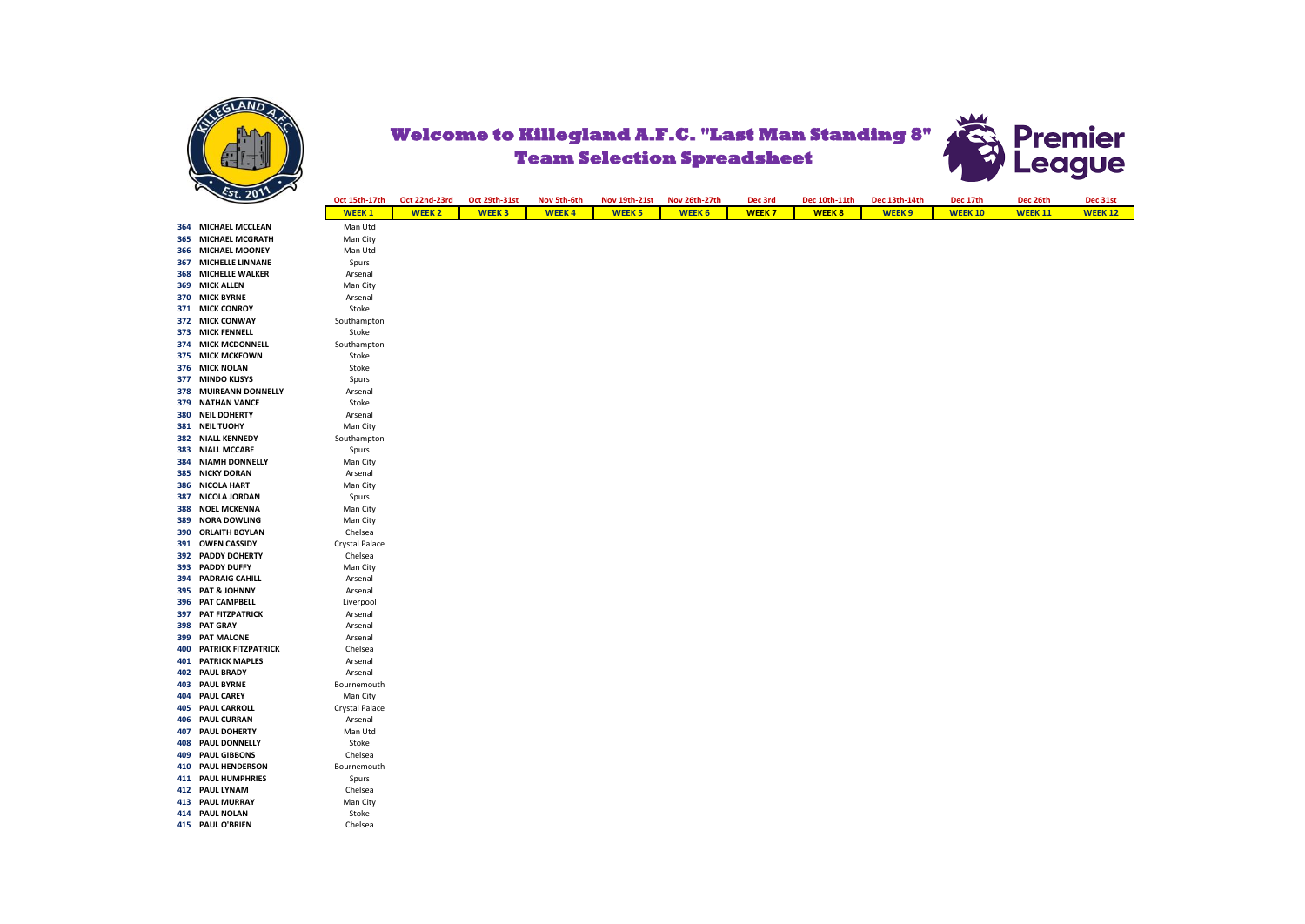

## **Welcome to Killegland A.F.C. "Last Man Standing 8" Team Selection Spreadsheet**



|     | 202                                | Oct 15th-17th  | Oct 22nd-23rd | Oct 29th-31st | Nov 5th-6th  | <b>Nov 19th-21st</b> | Nov 26th-27th | Dec 3rd      | Dec 10th-11th | Dec 13th-14th | Dec 17th       | Dec 26th       | Dec 31st       |
|-----|------------------------------------|----------------|---------------|---------------|--------------|----------------------|---------------|--------------|---------------|---------------|----------------|----------------|----------------|
|     |                                    | <b>WEEK1</b>   | <b>WEEK 2</b> | <b>WEEK3</b>  | <b>WEEK4</b> | <b>WEEK 5</b>        | <b>WEEK 6</b> | <b>WEEK7</b> | <b>WEEK8</b>  | <b>WEEK 9</b> | <b>WEEK 10</b> | <b>WEEK 11</b> | <b>WEEK 12</b> |
|     | 416 PAUL O'REILLY                  | Southampton    |               |               |              |                      |               |              |               |               |                |                |                |
|     | <b>417 PAUL PHILLIPS</b>           | Arsenal        |               |               |              |                      |               |              |               |               |                |                |                |
|     | 418 PAUL PIGGOTT                   | Arsenal        |               |               |              |                      |               |              |               |               |                |                |                |
|     | 419 PAUL REDMOND                   | Arsenal        |               |               |              |                      |               |              |               |               |                |                |                |
|     | <b>420 PAUL SHARKEY</b>            | Arsenal        |               |               |              |                      |               |              |               |               |                |                |                |
|     | 421 PAUL TEELING #01               | Spurs          |               |               |              |                      |               |              |               |               |                |                |                |
|     | 422 PAUL TEELING #02               | Southampton    |               |               |              |                      |               |              |               |               |                |                |                |
|     | <b>423 PAUL WALTON</b>             | Arsenal        |               |               |              |                      |               |              |               |               |                |                |                |
|     | 424 PAULA MCGRATH                  | Liverpool      |               |               |              |                      |               |              |               |               |                |                |                |
|     | 425 PETER EGAN                     | Arsenal        |               |               |              |                      |               |              |               |               |                |                |                |
|     | 426 PETER FREEMAN                  | Arsenal        |               |               |              |                      |               |              |               |               |                |                |                |
| 427 | <b>PETER GIBNEY</b>                | Arsenal        |               |               |              |                      |               |              |               |               |                |                |                |
|     | 428 PETER KELLY                    | Arsenal        |               |               |              |                      |               |              |               |               |                |                |                |
| 429 | PETER KELLY JNR                    | Chelsea        |               |               |              |                      |               |              |               |               |                |                |                |
|     | 430 PETER MOLLOY #01               | Arsenal        |               |               |              |                      |               |              |               |               |                |                |                |
|     | 431 PETER MOLLOY #02               | Southampton    |               |               |              |                      |               |              |               |               |                |                |                |
|     | 432 PETER WADE                     | Arsenal        |               |               |              |                      |               |              |               |               |                |                |                |
| 433 | <b>RAY LEONARD</b>                 | Southampton    |               |               |              |                      |               |              |               |               |                |                |                |
|     | 434 RAY WATSON                     | Bournemouth    |               |               |              |                      |               |              |               |               |                |                |                |
| 435 | <b>RAYMOND QUAIL</b>               | Arsenal        |               |               |              |                      |               |              |               |               |                |                |                |
| 436 | <b>REBECCA GRATTAN</b>             | Liverpool      |               |               |              |                      |               |              |               |               |                |                |                |
| 437 | <b>REBECCA MALONE</b>              | Chelsea        |               |               |              |                      |               |              |               |               |                |                |                |
| 438 | <b>RICHARD MCCARTHY</b>            | Arsenal        |               |               |              |                      |               |              |               |               |                |                |                |
| 439 | <b>RICHIE DUNNE</b>                | Arsenal        |               |               |              |                      |               |              |               |               |                |                |                |
| 440 | <b>ROB KELLETT</b>                 | Arsenal        |               |               |              |                      |               |              |               |               |                |                |                |
|     | 441 ROB KEOGH                      | Southampton    |               |               |              |                      |               |              |               |               |                |                |                |
| 442 | <b>ROBBIE DOLAN</b>                | Arsenal        |               |               |              |                      |               |              |               |               |                |                |                |
| 443 | <b>ROBBIE HARRIS</b>               | Southampton    |               |               |              |                      |               |              |               |               |                |                |                |
| 444 | <b>ROBBIE MURPHY</b>               | Man City       |               |               |              |                      |               |              |               |               |                |                |                |
| 445 | <b>ROBERT BURKE</b>                | Arsenal        |               |               |              |                      |               |              |               |               |                |                |                |
| 446 | <b>ROBERT KELLY</b>                | Crystal Palace |               |               |              |                      |               |              |               |               |                |                |                |
| 447 | <b>ROBERT MURRAY</b>               | Arsenal        |               |               |              |                      |               |              |               |               |                |                |                |
| 448 | <b>ROGER LAYDEN</b>                | Man City       |               |               |              |                      |               |              |               |               |                |                |                |
| 449 | <b>ROISIN DONNELLY</b>             | Arsenal        |               |               |              |                      |               |              |               |               |                |                |                |
| 450 | <b>RONAN FINN</b>                  | Stoke          |               |               |              |                      |               |              |               |               |                |                |                |
| 451 | <b>RUBY MCCARTHY</b>               | Spurs          |               |               |              |                      |               |              |               |               |                |                |                |
|     | 452 RYAN KEEGAN                    | Southampton    |               |               |              |                      |               |              |               |               |                |                |                |
|     | 453 SAM WHELAN                     | Bournemouth    |               |               |              |                      |               |              |               |               |                |                |                |
|     | <b>454 SANDRA BYRNE</b>            | Man City       |               |               |              |                      |               |              |               |               |                |                |                |
|     | <b>455 SARAH DOHERTY</b>           | Bournemouth    |               |               |              |                      |               |              |               |               |                |                |                |
| 456 | <b>SCOTT &amp; BAILEY JOHNSTON</b> | Spurs          |               |               |              |                      |               |              |               |               |                |                |                |
| 457 | <b>SEAMUS MCCANN</b>               | Spurs          |               |               |              |                      |               |              |               |               |                |                |                |
|     | <b>458 SEAN ANDERSON</b>           | Arsenal        |               |               |              |                      |               |              |               |               |                |                |                |
| 459 | <b>SEAN CASSIDY</b>                | Arsenal        |               |               |              |                      |               |              |               |               |                |                |                |
| 460 | <b>SEAN GRATTAN-TEELING</b>        | Southampton    |               |               |              |                      |               |              |               |               |                |                |                |
|     | 461 SEAN JONES                     | Man City       |               |               |              |                      |               |              |               |               |                |                |                |
|     | <b>462 SEAN MCCABE</b>             | Stoke          |               |               |              |                      |               |              |               |               |                |                |                |
|     | <b>463 SEAN MCCARTHY</b>           | Southampton    |               |               |              |                      |               |              |               |               |                |                |                |
| 464 | <b>SEAN MCDAID</b>                 | Southampton    |               |               |              |                      |               |              |               |               |                |                |                |
|     | 465 SEAN REID                      | Southampton    |               |               |              |                      |               |              |               |               |                |                |                |
| 466 | <b>SELINA REILLY</b>               | Chelsea        |               |               |              |                      |               |              |               |               |                |                |                |
|     | <b>467 SHANE DOHERTY</b>           | Southampton    |               |               |              |                      |               |              |               |               |                |                |                |